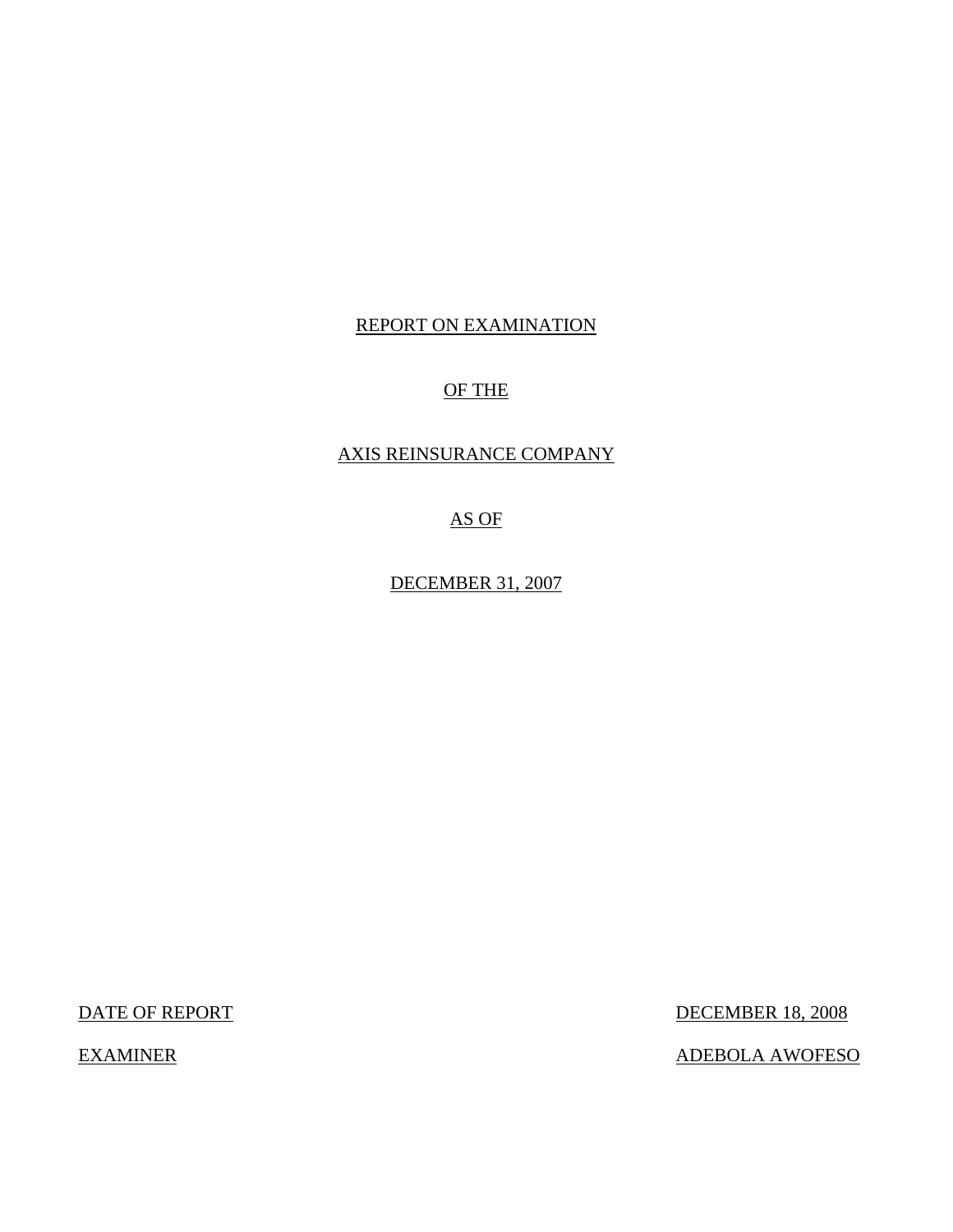## TABLE OF CONTENTS

#### ITEM NO. PAGE NO.

| 1  | Scope of examination                                                                                                                  | 2                                      |
|----|---------------------------------------------------------------------------------------------------------------------------------------|----------------------------------------|
| 2. | Description of Company                                                                                                                | 3                                      |
|    | A. Management<br>B. Territory and plan of operation<br>C. Reinsurance<br>D. Holding company system<br>E. Significant operating ratios | 4<br>$\mathfrak s$<br>$8\,$<br>9<br>11 |
| 3. | <b>Financial statements</b>                                                                                                           | 12                                     |
|    | A. Balance sheet<br>B. Underwriting and investment exhibit                                                                            | 12<br>14                               |
| 4. | Losses and loss adjustment expenses                                                                                                   | 15                                     |
| 5. | Market conduct activities                                                                                                             | 15                                     |
| 6. | Summary of comments and recommendations                                                                                               | 16                                     |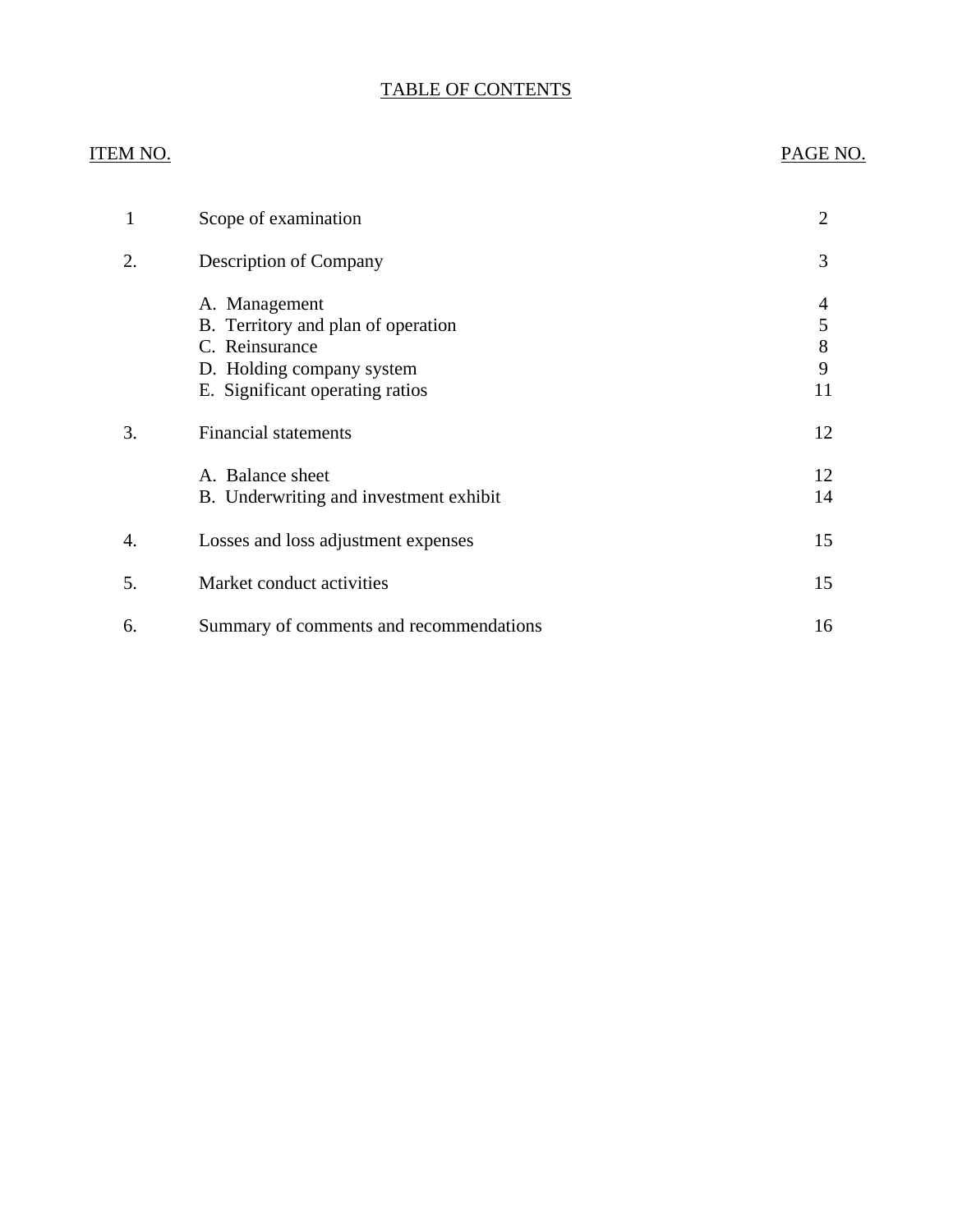

STATE OF NEW YORK INSURANCE DEPARTMENT 25 BEAVER STREET NEW YORK, NEW YORK 10004

December 18, 2008

Honorable Eric R. Dinallo Superintendent of Insurance Albany, New York 12257

Sir:

Pursuant to the requirements of the New York Insurance Law, and in compliance with the instructions contained in Appointment Number 22729 dated January 8, 2008 attached hereto, I have made an examination into the condition and affairs of AXIS Reinsurance Company as of December 31, 2007, and submit the following report thereon.

Wherever the designation "the Company" appears herein without qualification, it should be understood to indicate AXIS Reinsurance Company.

Wherever the term "AXIS U.S. Holdings" appears herein without qualification, it should be understood to mean the AXIS Specialty U.S. Holdings, Inc., an insurance holding company domiciled in Delaware

Wherever the term "Department" appears herein without qualification, it should be understood to mean the New York Insurance Department.

The examination was conducted at the Company's administrative offices located at 11680 Great Oaks Way, Alpharetta, GA 30022.

The Company's statutory home office is located at 430 Park Avenue, 4th Floor, New York, New York 10022.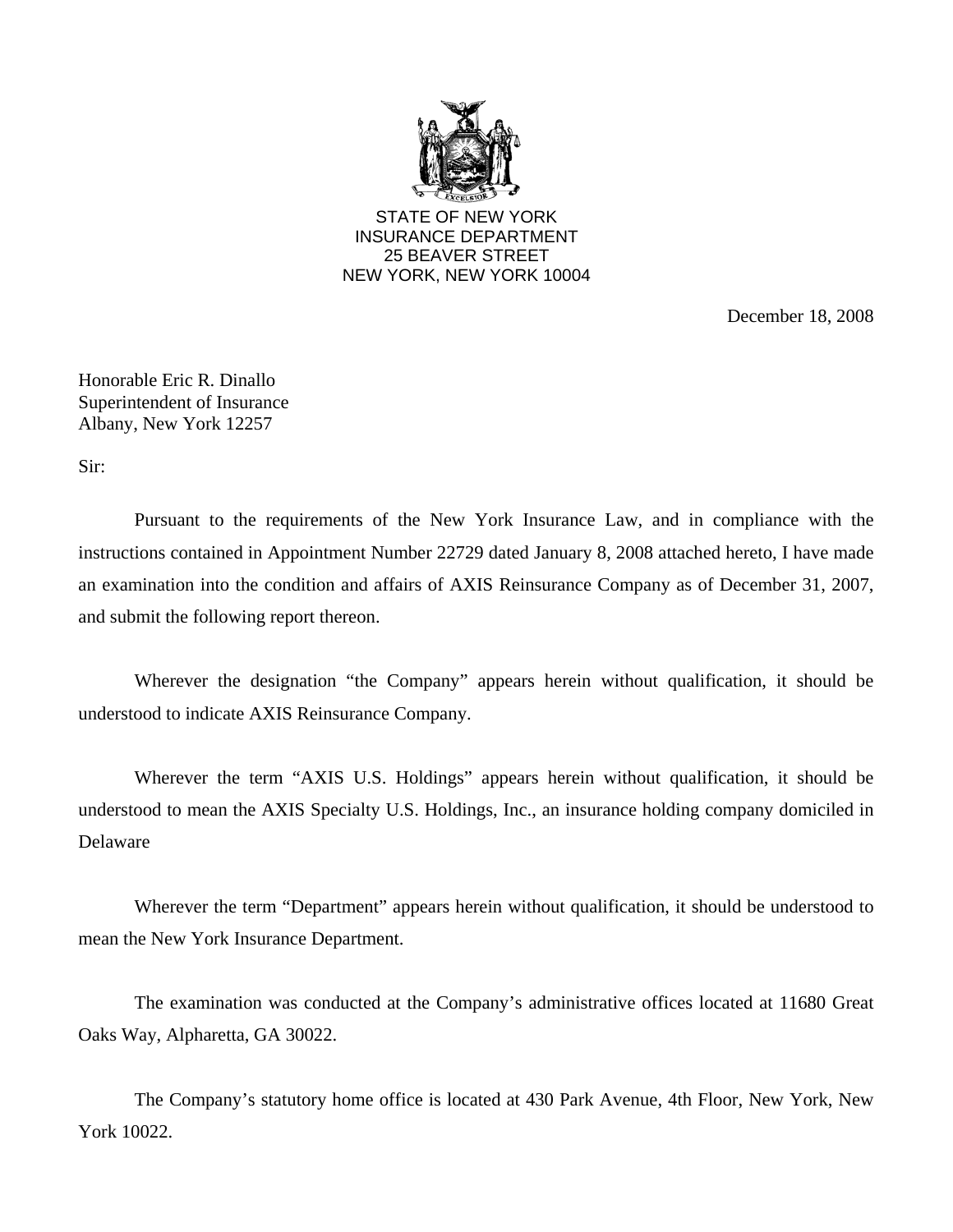#### 2 **1. SCOPE OF EXAMINATION**

<span id="page-3-0"></span>The Department has performed an association examination of AXIS Reinsurance Company*.*  The previous examination was conducted as of December 31, 2001. This examination covered the six year period from January 1, 2002 through December 31, 2007. The examination was initially started with an examination date as of December 31, 2006, but was subsequently updated to include the year ending December 31, 2007. Transactions occurring subsequent to this period were reviewed where deemed appropriate by the examiner.

This examination was conducted in accordance with the National Association of Insurance Commissioners ("NAIC") Financial Condition Examiners Handbook which requires that we plan and perform the examination to evaluate the financial condition and identify prospective risks of the Company by obtaining information about the company including corporate governance, identifying and assessing inherent risks within the Company and evaluating system controls and procedures used to mitigate those risks. An examination also includes assessing the principles used and significant estimates made by management, as well as evaluating the overall financial statement presentation, management's compliance with Statutory Accounting Principles and annual statement instructions when applicable to domestic state regulations.

All accounts and activities of the company were considered in accordance with the riskfocused examination process. This examination also included a review and evaluation of the Company's own control environment assessment and evaluation based upon the Company's Sarbanes Oxley documentation and testing. The examiners also relied upon audit work performed by the Company's independent public accountants when appropriate.

This examination report includes a summary of significant findings for the following items as called for in the Financial Condition Examiners Handbook of the NAIC:

> Significant subsequent events Company history Corporate records Management and control Fidelity bonds and other insurance Pensions, stock ownership and insurance plans Territory and plan of operation Growth of Company Loss experience Reinsurance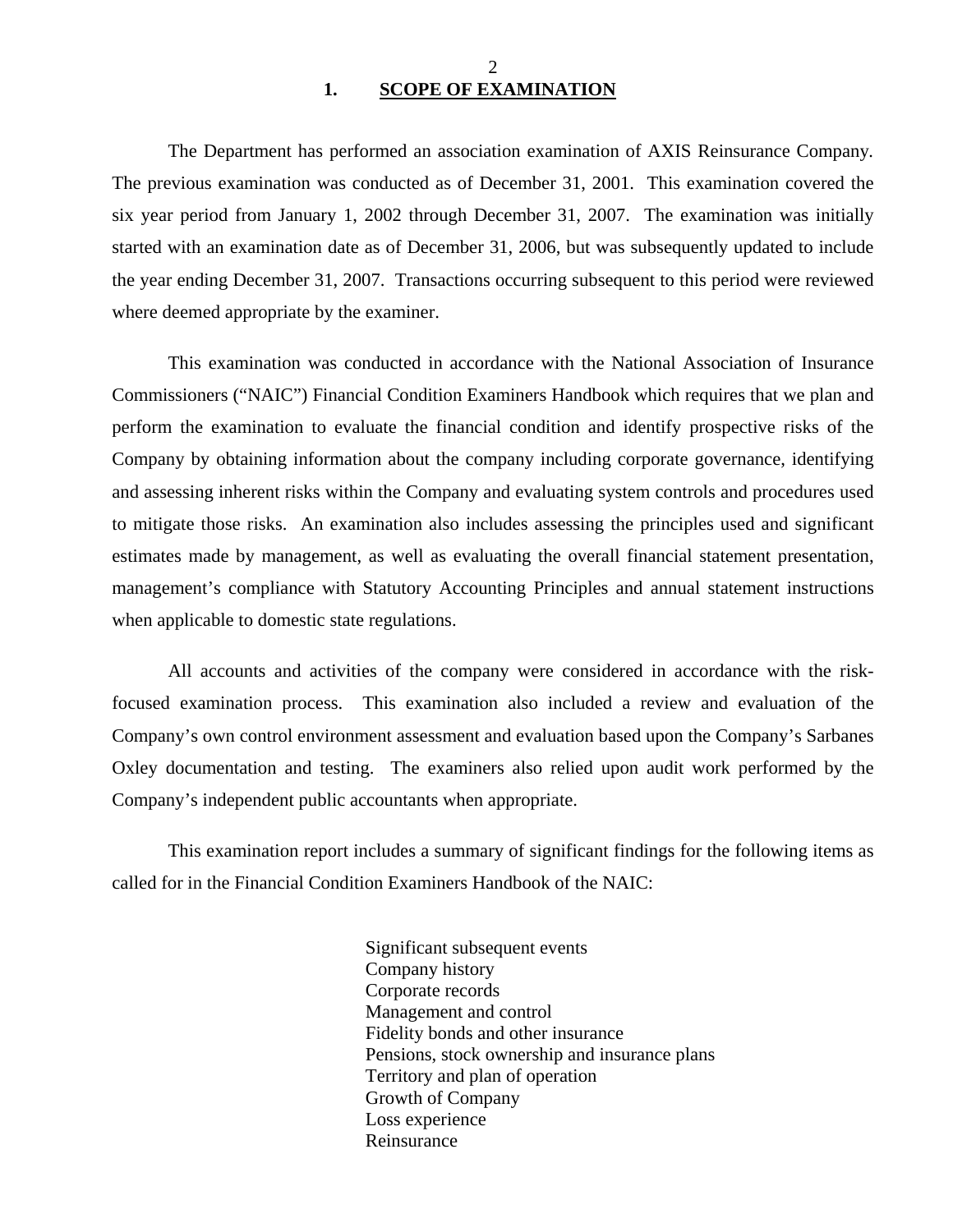Accounts and records Statutory deposits Financial statements Summary of recommendations

<span id="page-4-0"></span>This report on examination is confined to financial statements and comments on those matters, which involve departures from laws, regulations or rules, or which are deemed to require explanation or description.

#### **2. DESCRIPTION OF COMPANY**

AXIS Reinsurance Company of New York was incorporated under the laws of the State of New York on July 25, 1991 under the name of Sun Insurance Office of America, to be the domesticated successor to Sun Insurance Office Limited (United States Branch).

Effective January 1, 1994, ownership of the Company was transferred, via a stock exchange, to Sun Alliance USA Inc., a wholly-owned subsidiary of Sun Alliance Group plc.

On July 19, 1996, Sun Alliance Group plc merged with Royal Insurance Holdings plc, forming a new holding company called Royal & Sun Alliance Insurance Group plc., and subsequently change the Company name to Royal & Sun Alliance Personal Insurance Company effective January 1, 1999.

Effective December 8, 1999, ownership of the Company was transferred, via a stock exchange, to Royal Group Inc.

Effective August 21, 2000, ownership of the Company was transferred, via a stock exchange, to Royal Insurance Company of America.

On November 27, 2002, AXIS Specialty U.S. Holdings, Inc., a Delaware holding company, acquired the Company from Royal Insurance Company of America and subsequently changes its name to AXIS Reinsurance Company of New York.

As of December 31, 2007, the Company is wholly-owned by AXIS Specialty U.S. Holdings, Inc. and is ultimately owned by AXIS Capital Holdings Limited, a holding company organized under the law of Bermuda.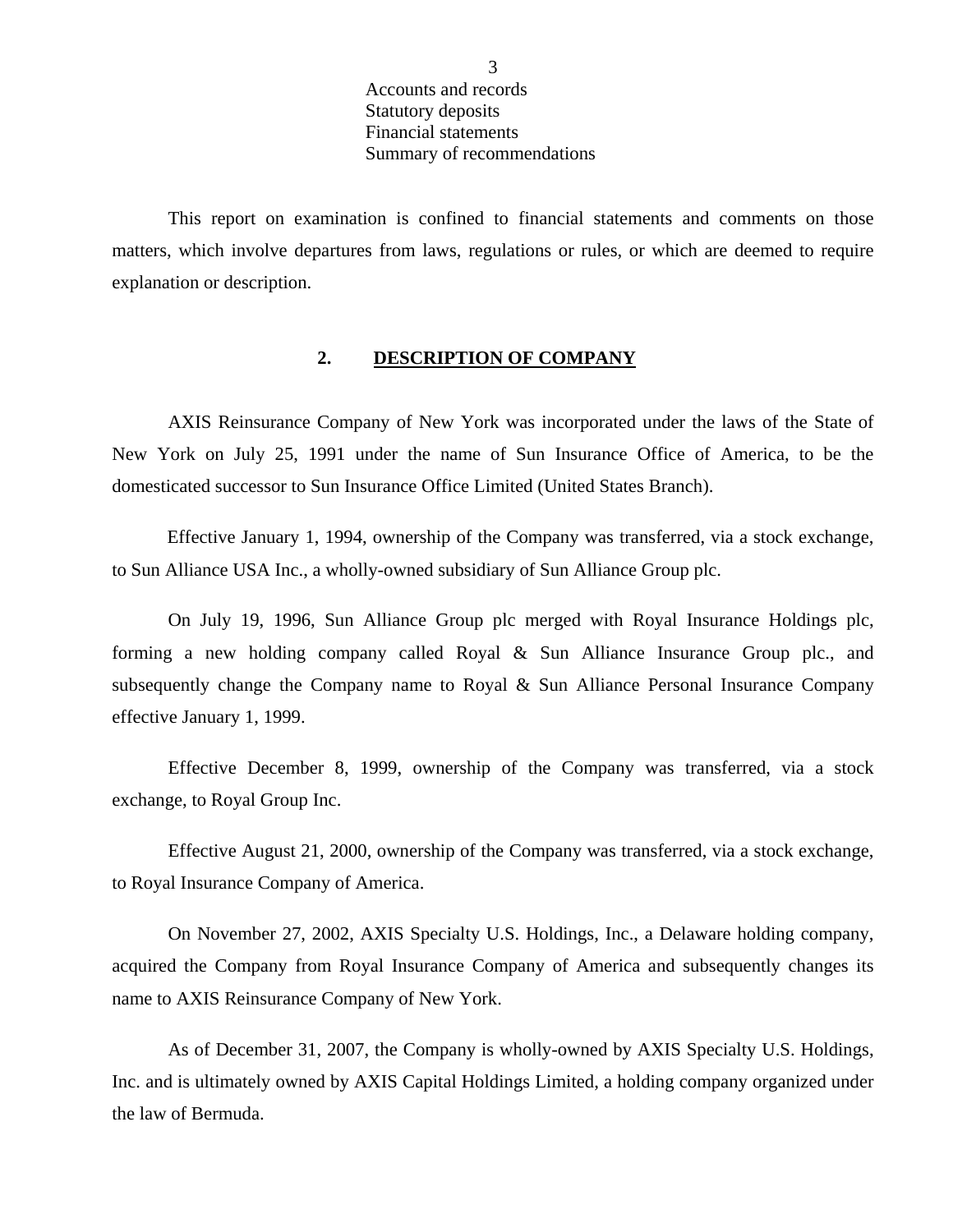At December 31, 2007, capital paid in was \$5,000,000 consisting of 100 shares of common stock at \$50,000 par value per share. Gross paid in and contributed surplus was \$550,349,476. Gross paid in and contributed surplus increased by \$544,649,476 during the examination period, as follows:

| Year | Description                                     |               |   | Amount        |
|------|-------------------------------------------------|---------------|---|---------------|
| 2001 | Beginning gross paid in and contributed surplus |               | S | 5,700,000     |
| 2002 | Surplus contribution                            | \$363,272,109 |   |               |
| 2003 | Surplus contribution                            | 136,750,002   |   |               |
| 2004 | Surplus contribution                            | 15,000,000    |   |               |
| 2005 | Surplus contribution                            | 30,000,000    |   |               |
| 2006 | Prior year adjustment                           | (372, 635)    |   |               |
|      | <b>Total Surplus Contributions</b>              |               |   | 544,649,476   |
| 2007 | Ending gross paid in and contributed surplus    |               |   | \$550,349,476 |

#### A. Management

Pursuant to the Company's charter and by-laws, management of the Company is vested in a board of directors consisting of not less than thirteen nor more than twenty-one members. At December 31, 2007, the board of directors was comprised of the following thirteen members:

| Name and Residence       | <b>Principal Business Affiliation</b>                       |
|--------------------------|-------------------------------------------------------------|
| Christopher A. Donelan   | Executive Vice President, AXIS US Reinsurance,              |
| Williston Park, NY       | AXIS Specialty US Services, Inc.                            |
| Halina Herc              | Senior Vice President, AXIS US Reinsurance,                 |
| Leonardo, NJ             | AXIS Specialty US Services, Inc.                            |
| Steven W. Komis          | Senior Vice President, AXIS US Reinsurance,                 |
| Princeton, NJ            | AXIS Specialty US Services, Inc.                            |
| John A. Kuhn             | Chief Executive Officer, AXIS Professional Lines,           |
| Mendham, NJ              | AXIS Specialty US Services, Inc.                            |
| Nicholas M. Leccese, Jr. | Senior Vice President and Actuary,                          |
| White Plains, NY         | AXIS Specialty US Services, Inc.                            |
| Carlton W. Maner         | Divisional President, AXIS Specialty Lines,                 |
| Lithonia, GA             | AXIS Specialty US Services, Inc.                            |
| Kevin J. Markowski       | <b>Executive Vice President,</b>                            |
| Northport, NY            | AXIS Specialty US Services, Inc.                            |
| Michael E. Morrill       | Chief Executive Officer and President, AXIS US Reinsurance, |
| Stamford, CT             | AXIS Specialty US Services, Inc.                            |
| Cheryl L. Price          | Senior Vice President, Finance,                             |
| Atlanta, GA              | AXIS Specialty US Services, Inc.                            |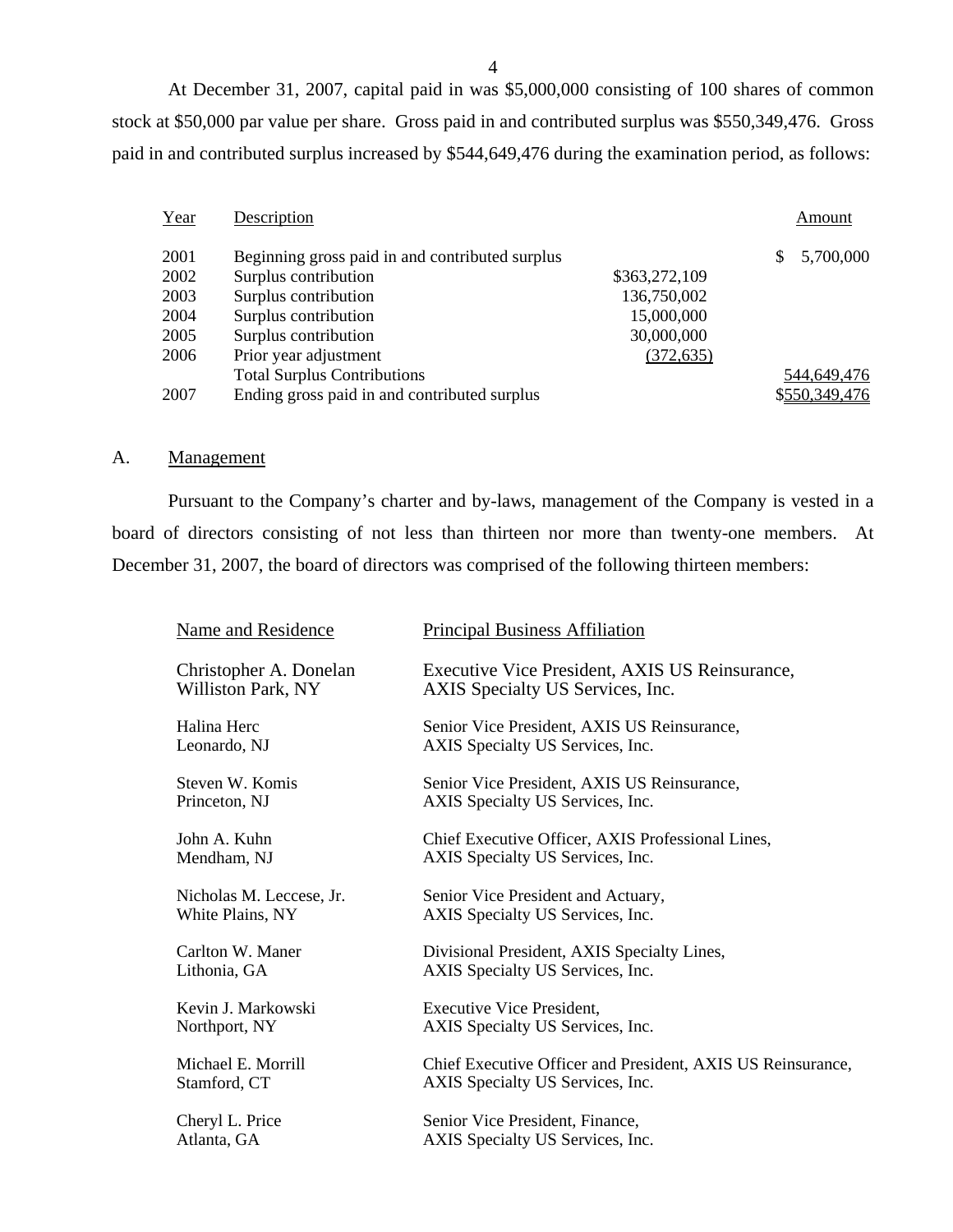| 5                                                           |                                                 |  |  |
|-------------------------------------------------------------|-------------------------------------------------|--|--|
| <b>Principal Business Affiliation</b><br>Name and Residence |                                                 |  |  |
|                                                             |                                                 |  |  |
| Gregory W. Springer                                         | Divisional President, AXIS Select Markets,      |  |  |
| Alpharetta, GA                                              | AXIS Specialty US Services, Inc.                |  |  |
| Fred M. Turner II<br>President, AXIS Insurance,             |                                                 |  |  |
| Alpharetta, GA                                              | AXIS Specialty US Services, Inc.                |  |  |
| Linda Ventresca                                             | Executive Vice President, Corporate Development |  |  |
| NY. NY                                                      | AXIS Specialty US Services, Inc.                |  |  |
| Andrew M. Weissert                                          | Senior Vice President, US General Counsel,      |  |  |
| Marietta, GA                                                | AXIS Specialty US Services, Inc.                |  |  |

A review of the minutes of the board of directors' meetings held during the examination period indicated that the meetings were generally well attended and each board member has an acceptable record of attendance.

As of December 31, 2007, the principal officers of the Company were as follows:

Name Title

| Michael E. Morrill       | President and Chief Executive Officer |
|--------------------------|---------------------------------------|
| Andrew M. Weissert       | General Counsel and Secretary         |
| Cheryl L. Price          | Senior Vice President and Treasurer   |
| Carlton W. Maner         | <b>Senior Vice President</b>          |
| Nicholas M. Leccese, Jr. | Senior Vice President and Actuary     |
| Gregory W. Springer      | <b>Senior Vice President</b>          |
| John A. Kuhn             | <b>Senior Vice President</b>          |
| John M. Intondi          | Senior Vice President-Claims          |

#### B. Territory and Plan of Operation

As of December 31, 2007, the Company was licensed to write business in all fifty states, the District of Columbia, Puerto Rico, American Samoa and Guam.

As of the examination date, the Company was authorized to transact the kinds of insurance as defined in the following numbered paragraphs of Section 1113(a) of the New York Insurance Law:

| <b>Paragraph</b>        | Line of Business       |
|-------------------------|------------------------|
| 3                       | Accident & health      |
|                         | Fire                   |
| $\overline{\mathbf{5}}$ | Miscellaneous property |
|                         | Water damage           |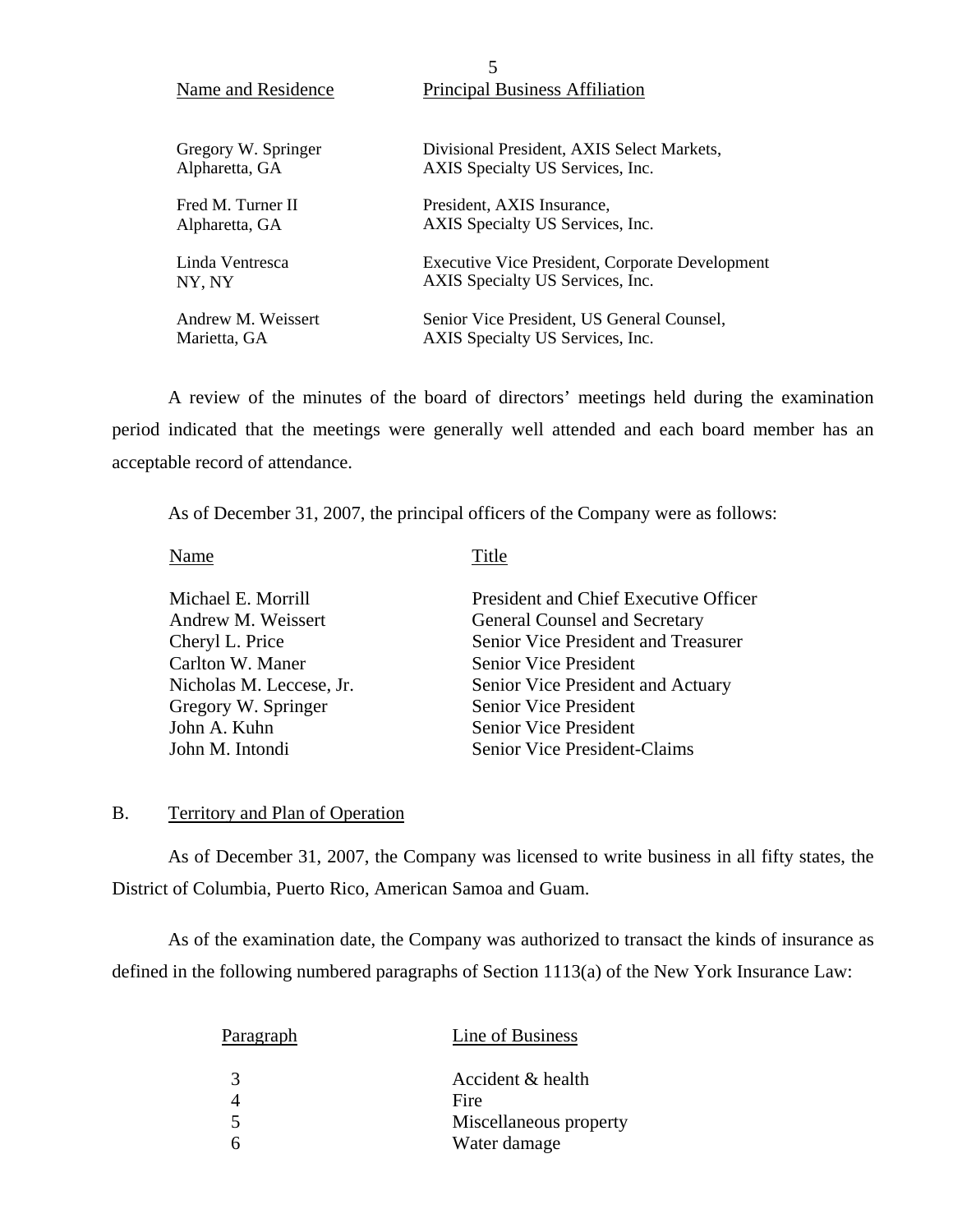| <b>Paragraph</b> | Line of Business                               |
|------------------|------------------------------------------------|
| 7                | Burglary and theft                             |
| 8                | <b>Glass</b>                                   |
| 9                | Boiler and machinery                           |
| 10               | Elevator                                       |
| 11               | Animal                                         |
| 12               | Collision                                      |
| 13               | Personal injury liability                      |
| 14               | Property damage liability                      |
| 15               | Workers' compensation and employers' liability |
| 16               | Fidelity and surety                            |
| 17               | Credit                                         |
| 19               | Motor vehicle and aircraft physical damage     |
| 20               | Marine and inland marine                       |
| 21               | Marine protection and indemnity                |
| 22               | Residual value                                 |
| 24               | Credit unemployment                            |
| 29               | Legal services                                 |

6

In addition, the Company is licensed to transact such workers' compensation insurance as may be incident to coverage contemplated under paragraphs 20 and 21 of Section 1113(a), including insurances described in the Longshoremen's and Harbor Workers' Compensation Act (Public Law No. 803, 69 Cong. as amended; 33 USC Section 901 et. seq. as amended), and as authorized by Section 4102(c), insurance of every kind or description outside of the United States and reinsurance of every kind or description.

Based on the lines of business for which the Company is licensed and the Company's current capital structure, and pursuant to the requirements of Articles 13 and 41 of the New York Insurance Law, the Company is required to maintain a minimum surplus to policyholders in the amount of \$6,800,000.

The Company's direct business consists primarily of commercial property, liability, professional lines and other specialty program insurance. The Company's reinsurance writings consists primarily of treaty reinsurance business comprised of professional lines (medical malpractice, directors' and officers', employment practices liability and miscellaneous errors and omissions), liability (auto liability, general liability, umbrella and workers' compensation), property (specialty companies), and marine and aviation. Business is transacted primarily through insurance and reinsurance intermediary and brokers.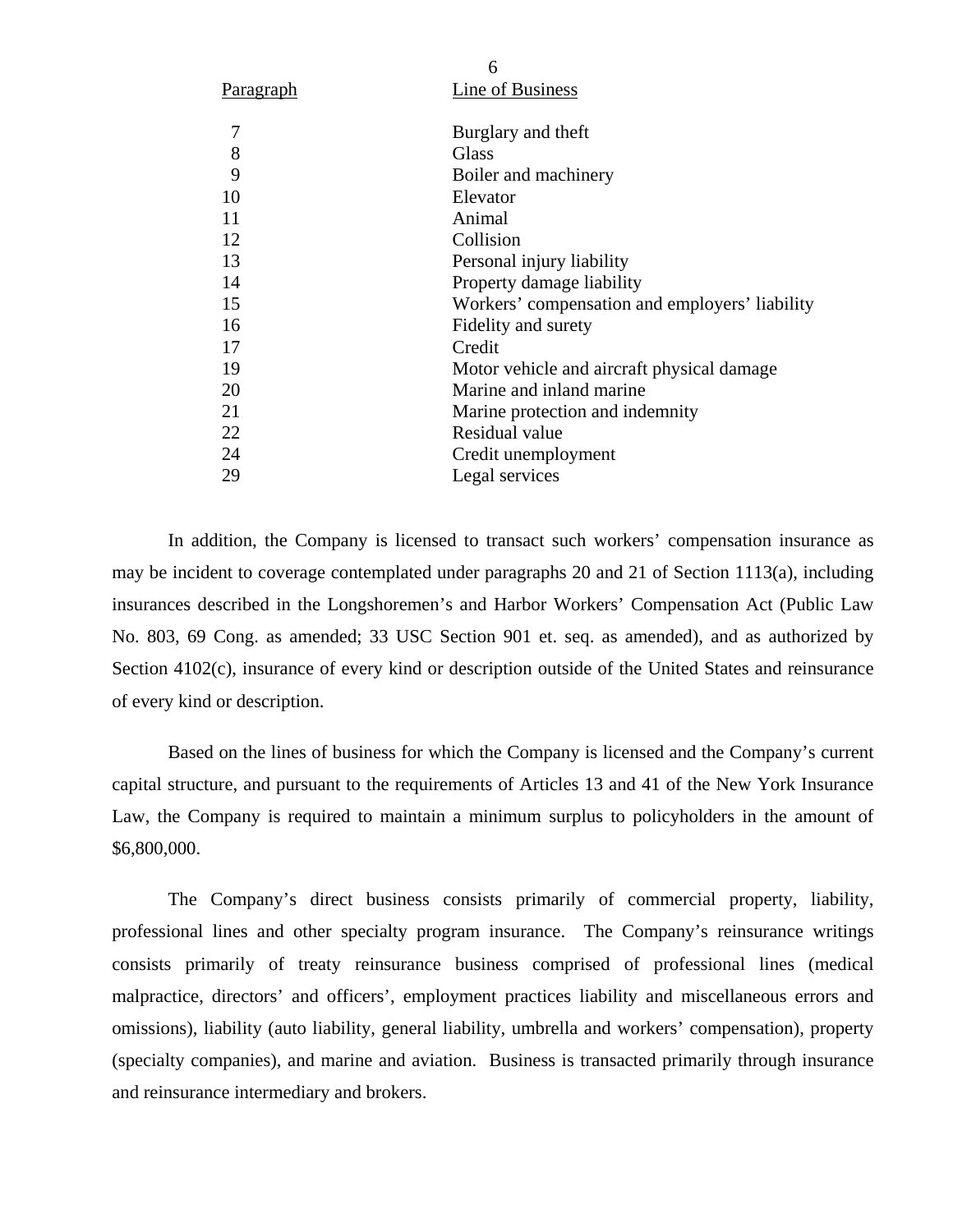The following chart shows the growth of gross written premiums during the examination period:

|      | Direct                  | Assumed from      | Assumed from   | <b>Gross Written</b> |
|------|-------------------------|-------------------|----------------|----------------------|
| Year | <b>Business</b>         | <b>Affiliates</b> | Non-Affiliates | Premiums             |
| 2002 | \$<br>$\qquad \qquad -$ | 82,475<br>\$      | 1,796,062      | 1,878,537<br>S       |
| 2003 | 54,106,964              |                   | 199,755,651    | 253,862,615          |
| 2004 | 233,527,489             |                   | 335,986,944    | 569,514,433          |
| 2005 | 378, 335, 291           | 122,237,796       | 440,054,674    | 940,627,761          |
| 2006 | 452,158,791             | 210,366,183       | 489,229,968    | 1,151,754,942        |
| 2007 | 338,156,530             | 217,002,757       | 524,235,607    | 1,079,394,894        |

The following schedule shows the direct premiums written by the Company both in total and in New York for the period under examination:

|                |                            | Premiums Written in New York State as a |
|----------------|----------------------------|-----------------------------------------|
| New York State | <b>Total United States</b> | Percentage of United States Premium     |
| $\Omega$       | $\theta$                   | $0.00\%$                                |
| \$1,309,308    | \$54,106,964               | 2.42%                                   |
| \$2,385,918    | \$233,527,489              | 1.02%                                   |
| \$24,596,010   | \$378,335,291              | 6.50%                                   |
| \$49,949,668   | \$452,158,791              | 11.05%                                  |
|                |                            | 9.04%                                   |
|                |                            | \$30,553,768<br>\$338,156,530           |

#### Managing General Agent ("MGA") Agreement

Effective January 1, 2005, the Company entered into a binding authority agreement with Sullivan and Strauss Agency, Inc ("Sullivan and Strauss"). During calendar years 2006 and 2007, the gross written premiums produced by Sullivan and Strauss for the Company exceeded 5% of the Company's prior year-end policyholder's surplus, which is the threshold to be considered a managing general agent ("MGA") pursuant to Part 33.2(c)(3) of Department Regulation 120. Pursuant to Part 33.3(b) of Department Regulation 120, a domestic insurer that appoints an MGA to act for it in any state or foreign country, shall complete and file a form, as prescribed by the superintendent, with this department, within 30 days of the appointment. The Company has not submitted the required form.

It is recommended that the Company file the form required pursuant to Part 33.3(b) of Department Regulation 120 regarding its appointment of Sullivan and Strauss as an MGA.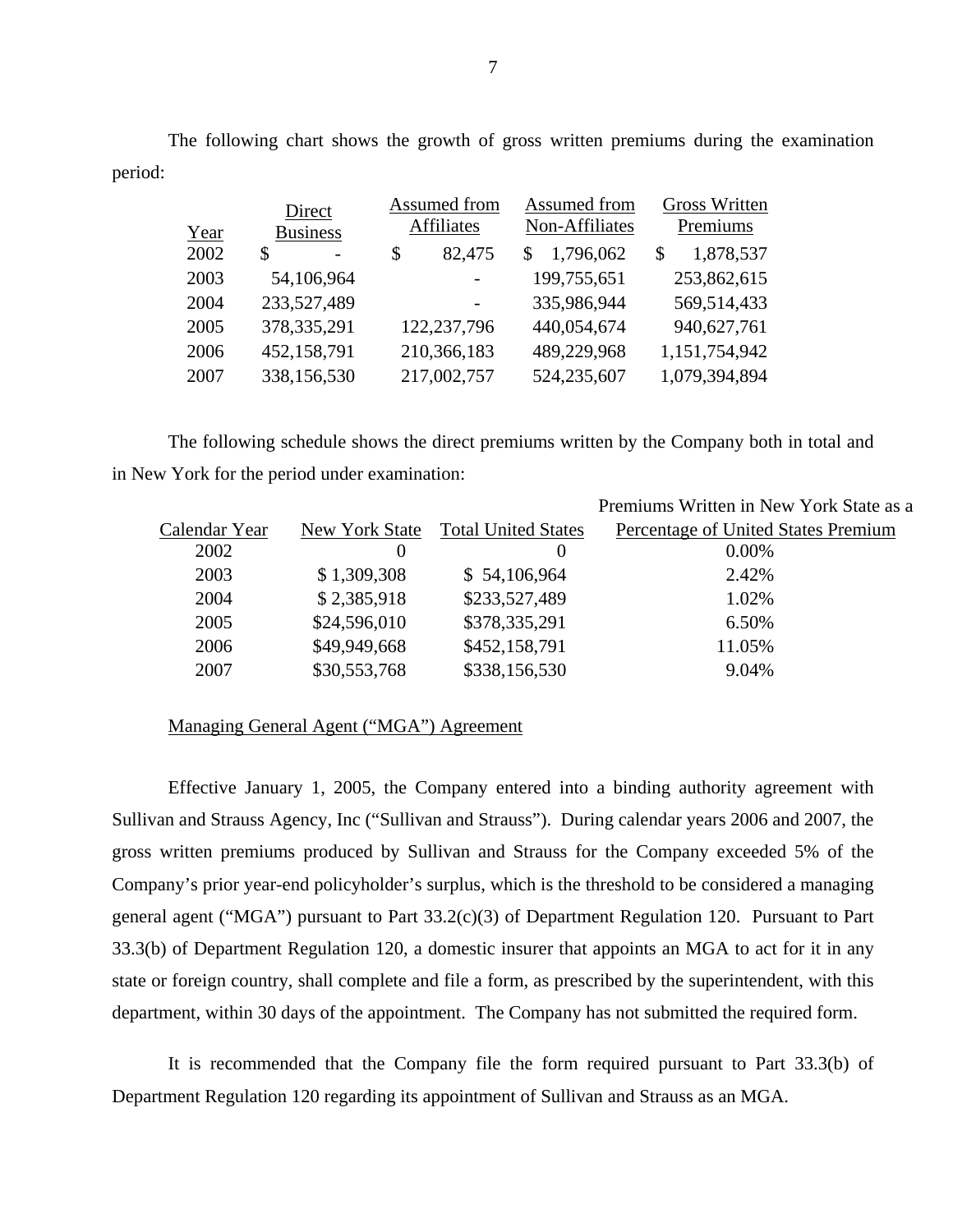#### <span id="page-9-0"></span>C. Reinsurance

#### Assumed:

Assumed reinsurance accounted for 69% of the Company's gross premium written at December 31, 2007. During the period covered by this examination, the Company's assumed reinsurance business has increased since the last examination. The Company's assumed reinsurance program consists mainly of property & casualty, multi-line coverage assumed on a quota share and excess of loss basis, pursuant to the terms of facultative and treaty agreements with both authorized and unauthorized cedants. The Company utilizes reinsurance accounting as defined in NAIC Accounting Practices and Procedures Manual Statements of Statutory Accounting Principles ("SSAP") No. 62 for all of its assumed reinsurance business.

Effective January 1, 2005, the Company entered into a 70% quota share reinsurance agreement with AXIS Surplus Insurance Company ("AXIS Surplus"), an affiliate, whereby AXIS Surplus cedes to the Company a 70% quota share of its net retained liability per policy covering all contracts issued by AXIS Surplus. Premium is ceded on an earned basis before deduction of the reinsurance relating to the quota share agreement and stop loss agreement ceded to AXIS Specialty Limited discussed below. Premiums assumed pursuant to this agreement comprised approximately 29.3% of the total premiums assumed by the Company in 2007. Note this contract was changed effective January 1, 2008 from reinsurance being based on earned premium to written premium.

#### Ceded

The Company structured its ceded reinsurance program on its direct business to limit its maximum exposure to any one risk through various excess of loss and quota share reinsurance treaties (cessions and limits vary by product line). The Company utilizes facultative reinsurance for policies with limits exceeding a threshold specific to each product line. The Company also purchased catastrophe reinsurance covering wind, earthquake and fire damage.

In addition to the abovementioned treaties, the Company entered into a 50% quota share reinsurance agreement with AXIS Specialty Limited ("AXIS Specialty"), an affiliate, whereby the Company cedes to AXIS Specialty a 50% quota share of its the net retained liability per policy, contract binder or slip of insurance or reinsurance after third party reinsurance; the business ceded to this agreement includes the business assumed under the 70% quota share with AXIS surplus.. The agreement was revised effective January 1, 2005, from reinsurance being based on written premium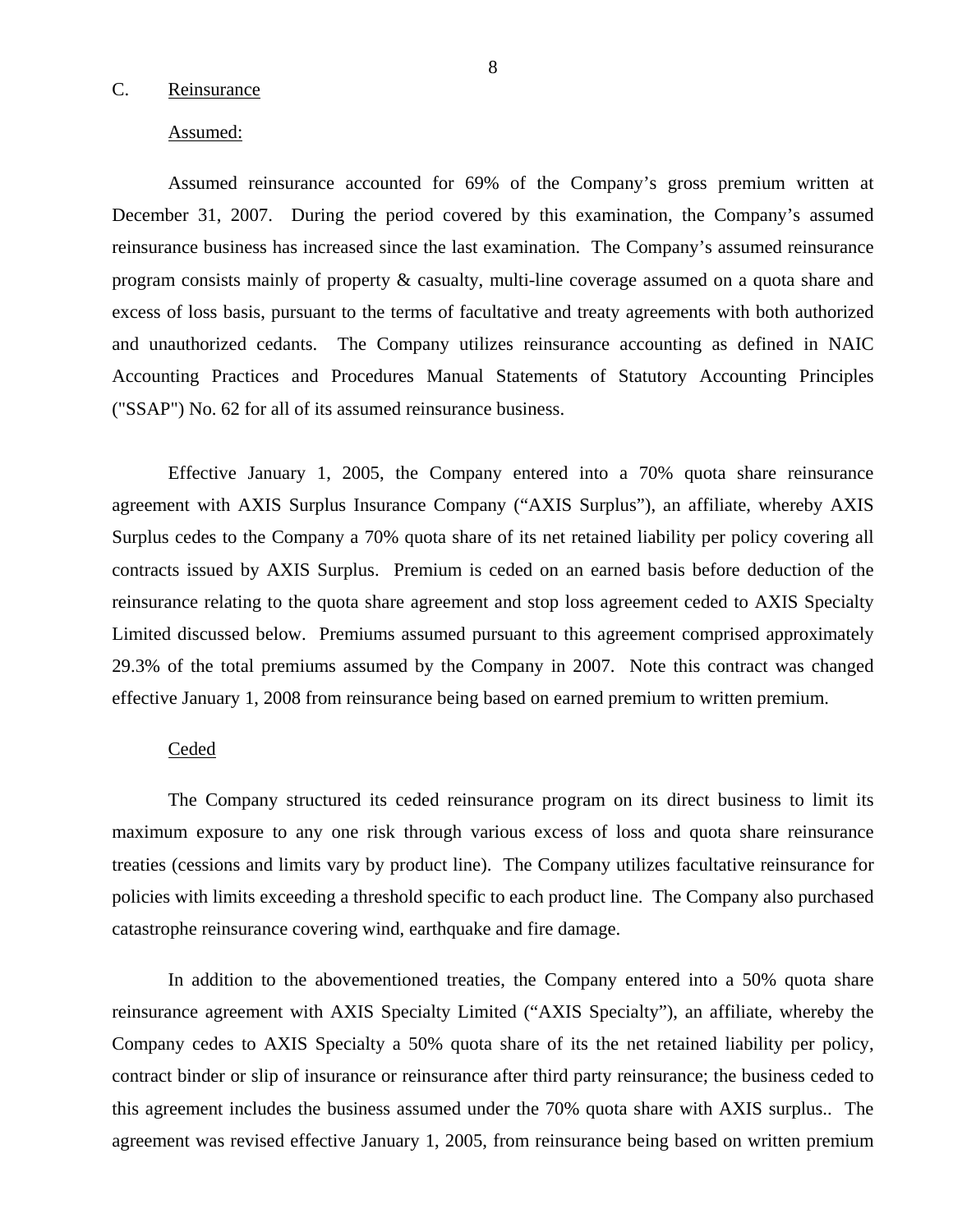<span id="page-10-0"></span>to earned premium and subsequently revised effective December 31, 2007, from reinsurance being based on earned premium to written premium.

Effective November 27, 2002, the Company entered into a stop loss agreement with AXIS Specialty. Pursuant to this agreement, Axis Specialty is liable for 100% of the amount by which the Company's ultimate net loss ratio incurred during any calendar year exceeds 80% subject to a limit of 120%.

The affiliated reinsurance agreements were reviewed for compliance with Article 15 of the New York Insurance Law and noted that all affiliated reinsurance agreements were filed with the Department pursuant to the provisions of Section 1505(d)(2) of the New York Insurance Law.

All ceded reinsurance agreements in effect as of the examination date were reviewed and found to contain the required clauses, including an insolvency clause meeting the requirements of Section 1308 of the New York Insurance Law.

It is the Company's policy to obtain the appropriate collateral for its cessions to unauthorized reinsurers. Letters of credit and trust accounts obtained by the Company to take credit for cessions to unauthorized reinsurers were reviewed for compliance with Department Regulations 133 and 114, respectively. No exceptions were noted.

Examination review of the Schedule F data reported by the Company in its filed annual statement was found to accurately reflect its reinsurance transactions. Additionally, management has represented that all material ceded reinsurance agreements transfer both underwriting and timing risk as set forth in SSAP No. 62. Representations were supported by appropriate risk transfer analyses and an attestation from the Company's chief executive officer pursuant to the NAIC annual statement instructions. Additionally, examination review indicated that the Company was not a party to any finite reinsurance agreements. All ceded reinsurance agreements were accounted for utilizing reinsurance accounting as set forth in SSAP No. 62.

#### D. Holding Company System

The Company is a member of the AXIS Capital Holding Limited. The Company is whollyowned subsidiary of AXIS Specialty U.S. Holdings, Inc. a State of Delaware corporation, which is ultimately controlled by AXIS Capital Holding Limited, a holding company organized under the law of Bermuda.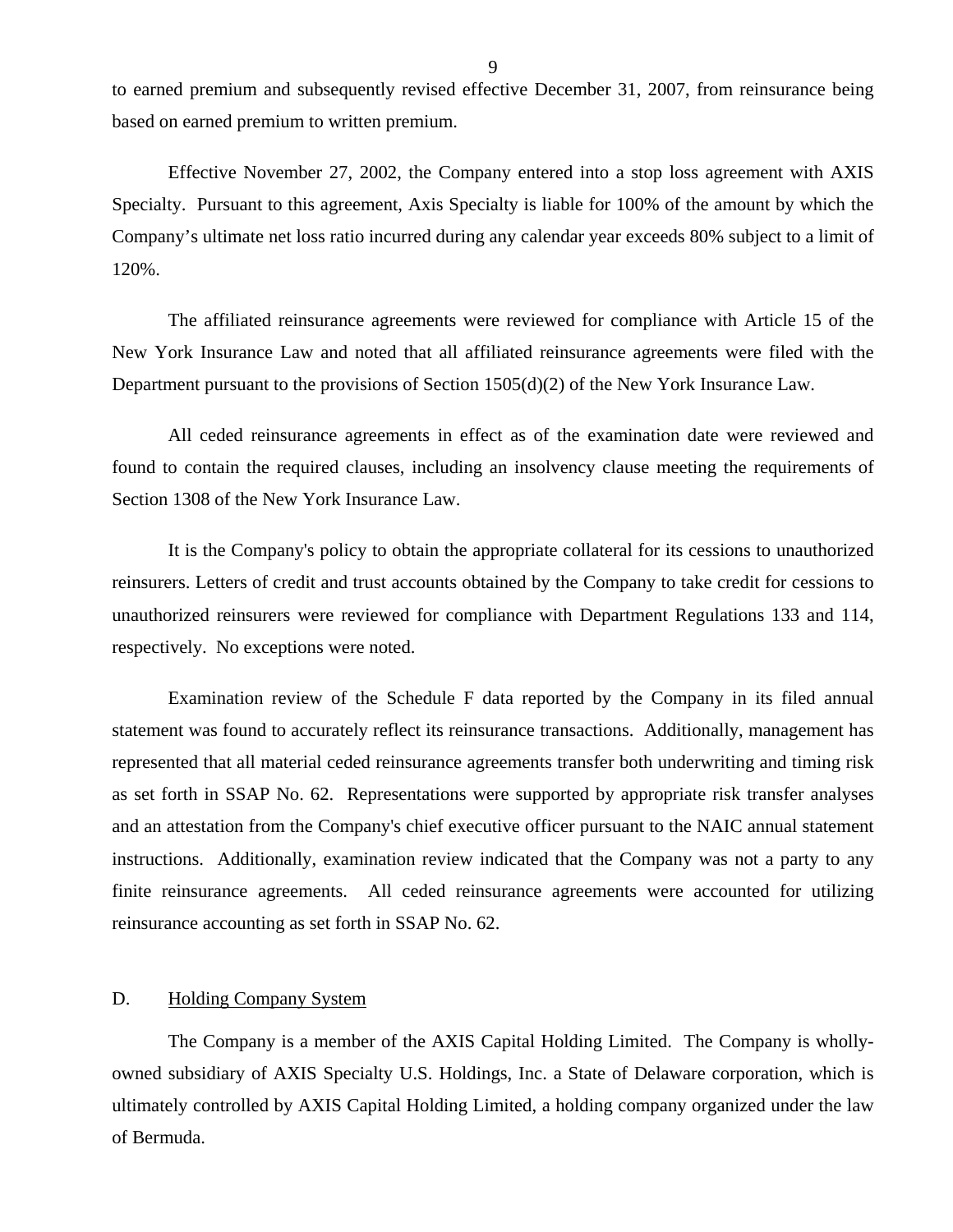A review of the holding company registration statements filed with this Department indicated that such filings were complete and were filed in a timely manner pursuant to Article 15 of the New York Insurance Law and Department Regulation 52.





At December 31, 2007, the Company was party to the following agreements with other members of its holding company system:

#### Administrative Services Agreement

Effective November 27, 2002, the Company is a party to an administrative services agreement with an affiliate, AXIS Specialty Limited ("AXIS Specialty"), an insurance and reinsurance company organized under the laws of Bermuda. Pursuant to this agreement, AXIS Specialty provides services to the Company including, but not limited to, reinsurance security, investment and cash flow management, and general corporate services. These services are provided on a cost reimbursement basis, provided, however that in no event shall the amount so charged exceed the amount the Company would expend in providing such services on its own. This agreement was filed with the Department on April 10, 2002, pursuant to Section 1505(d)(3) of the New York Insurance Law.

#### Expense Allocation Agreement

Effective November 27, 2002, the Company is a party to an expense allocation agreement with an affiliate Axis Specialty U.S. Services, Inc. ("ServiceCo"), a Delaware corporation. Pursuant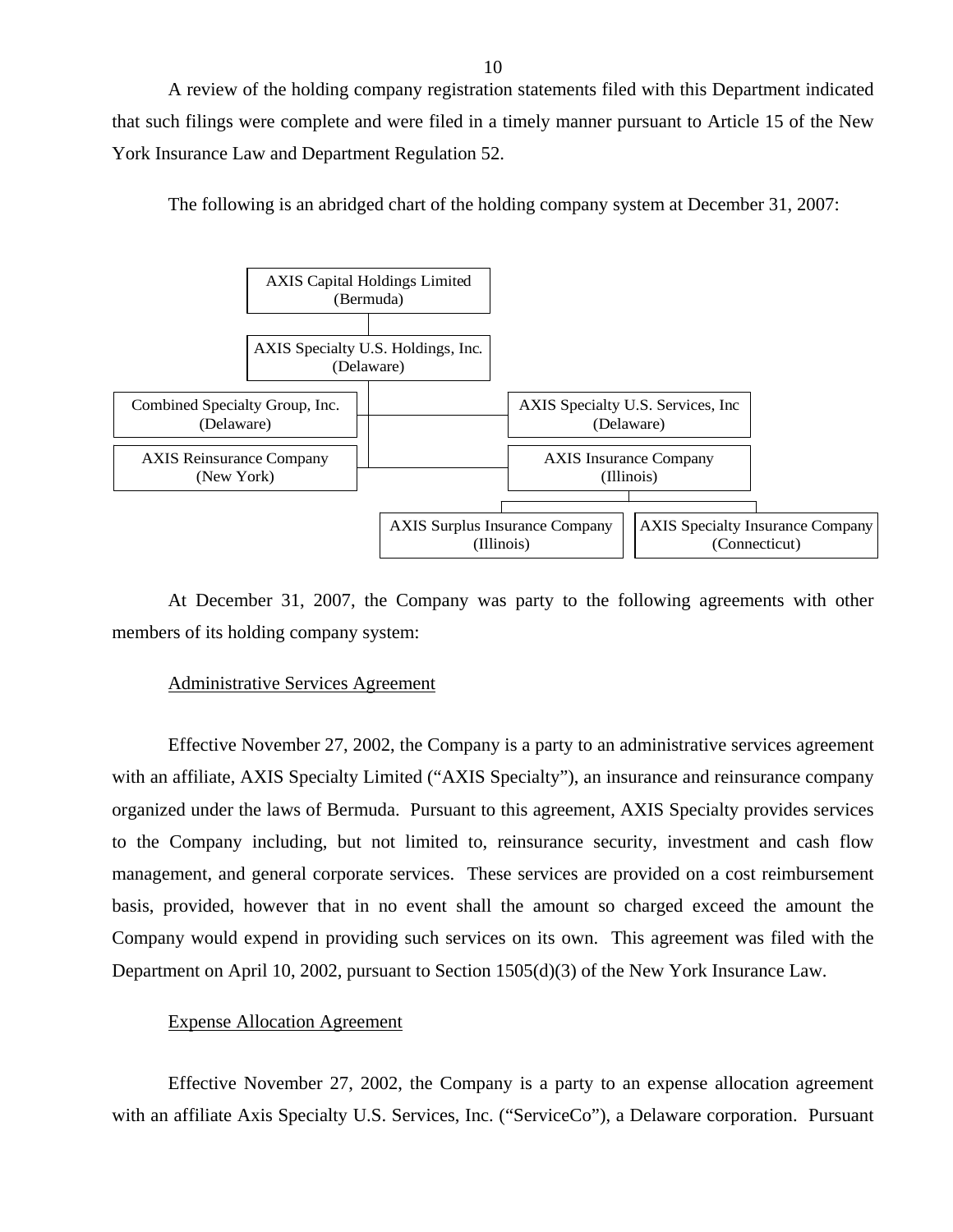to this agreement, ServiceCo provides office equipment, office space and personnel that are necessary in connection with the business operations of the Company. The agreement provides that reimbursement of services provided shall be on cost basis. This agreement was filed with the Department on April 10, 2002, pursuant to Section 1505(d)(3) of the New York Insurance Law.

#### Tax Allocation Agreement

Effective December 1, 2002, the Company became a party to a federal income tax sharing agreement with Axis Specialty U.S. Holdings, Inc. and its subsidiaries, which form a consolidated group. Pursuant to the terms of the agreement, the parties will file consolidated federal income tax returns. The agreement provides that the Company's tax liability on a consolidated basis will not exceed the liability had it filed its tax return on a stand alone basis. This agreement was filed with this Department on April 10, 2002.

#### E. Significant Operating Ratios

The following ratios have been computed as of December 31, 2007, based upon the results of this examination:

| Net premiums written to surplus as regards policyholders                               | 32% |
|----------------------------------------------------------------------------------------|-----|
| Liabilities to liquid assets (cash and invested assets less investments in affiliates) | 72% |
| Premiums in course of collection to surplus as regards policyholders                   | 9%  |

All of the above ratios fall within the benchmark ranges set forth in the Insurance Regulatory Information System of the National Association of Insurance Commissioners.

The underwriting ratios presented below are on an earned/incurred basis and encompass the six-year period covered by this examination:

|                                              | Amounts         | Ratios  |
|----------------------------------------------|-----------------|---------|
| Losses and loss adjustment expenses incurred | \$1,029,712,058 | 73.91%  |
| Other underwriting expenses incurred         | 405,282,799     | 29.09   |
| Net underwriting loss                        | (41,816,729)    | (3.00)  |
|                                              |                 |         |
| Premiums earned                              | \$1,393,178,128 | 100.00% |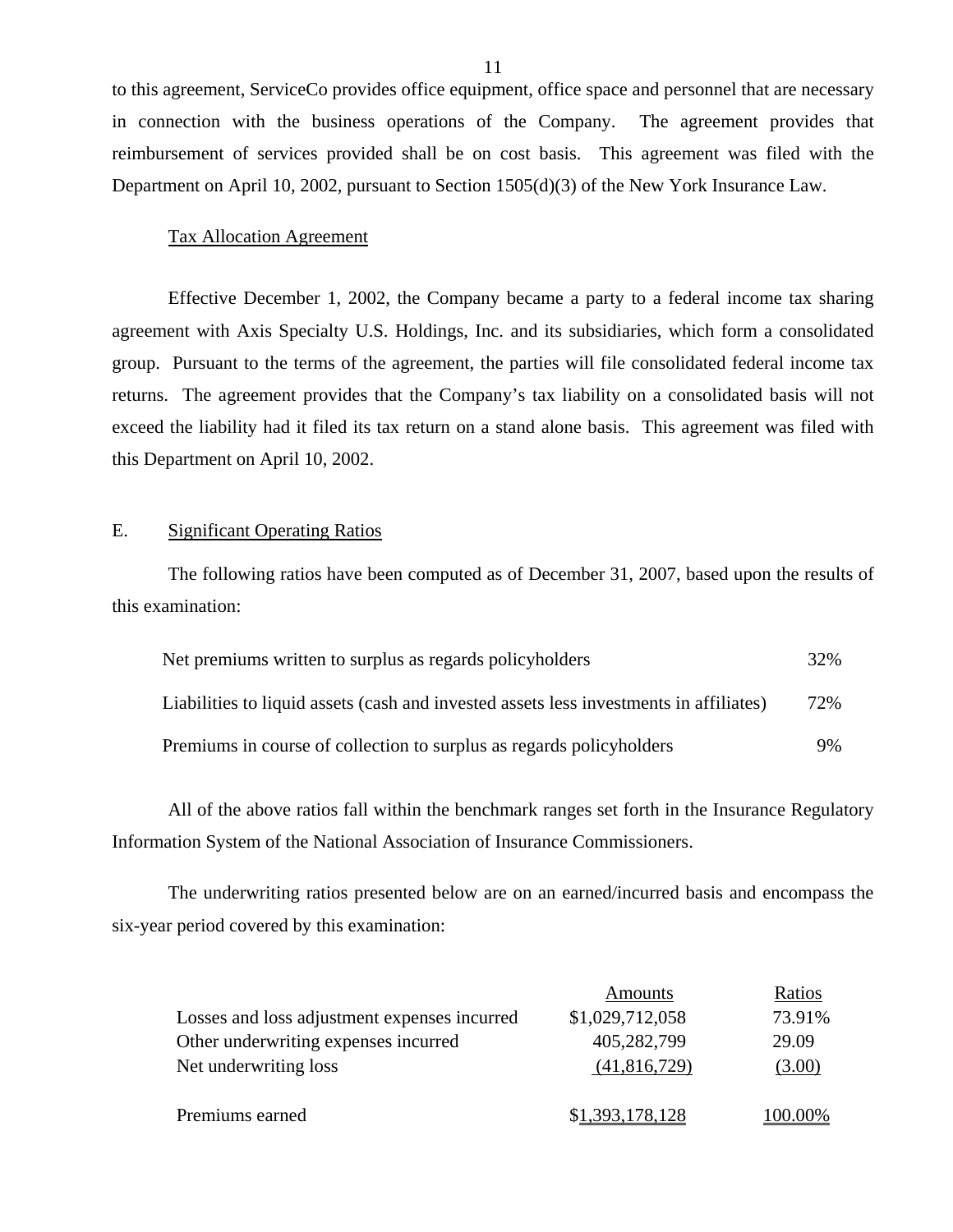# **3. FINANCIAL STATEMENTS**

### A Balance Sheet

The following shows the assets, liabilities and surplus as regards policyholders as of December 31, 2007 as determined by this examination and as reported by the Company:

| <b>Assets</b>                                           |                 | <b>Assets Not</b>      | Net Admitted    |
|---------------------------------------------------------|-----------------|------------------------|-----------------|
|                                                         | Assets          | Admitted               | Assets          |
| <b>Bonds</b>                                            | \$1,248,511,499 | \$<br>$\boldsymbol{0}$ | \$1,248,511,499 |
| Preferred stocks                                        | 23,679,216      | $\Omega$               | 23,679,216      |
| Common stocks                                           | 7,745,500       | 0                      | 7,745,500       |
| Cash, cash equivalents and short-term investments       | 254,137,500     | $\Omega$               | 254,137,500     |
| Other invested assets                                   | 22,929,950      | 0                      | 22,929,950      |
| Receivable for securities                               | 52,018,380      | 0                      | 52,018,380      |
| Investment income due and accrued                       | 11,867,858      | 10,781                 | 11,857,077      |
| Uncollected premiums and agents' balances in the course |                 |                        |                 |
| of collection                                           | 57,903,227      | 5,669,845              | 52,233,382      |
| Deferred premiums, agents' balances and installments    |                 |                        |                 |
| booked but deferred and not yet due                     | 251,835,707     | 0                      | 251,835,707     |
| Amounts recoverable from reinsurers                     | 17,110,875      | 0                      | 17,110,875      |
| Funds held by or deposited with reinsured companies     | 1,783,260       | $\Omega$               | 1,783,260       |
| Current federal and foreign income tax recoverable and  |                 |                        |                 |
| interest thereon                                        | 5,956,966       | $\Omega$               | 5,956,966       |
| Net deferred tax asset                                  | 67,120,196      | 44,977,396             | 22,142,800      |
| Furniture and equipment, including health care delivery |                 |                        |                 |
| assets                                                  | 1,633           | 1,633                  | $\theta$        |
| Receivables from parent, subsidiaries and affiliates    | 24,347,060      | 0                      | 24,347,060      |
| Loss funds on deposit                                   | 8,324,401       | 0                      | 8,324,401       |
| Other assets                                            | 3,049,912       | 284,988                | 2,764,924       |
| Total assets                                            | \$2,058,323,140 | \$50,944,643           | \$2,007,378,497 |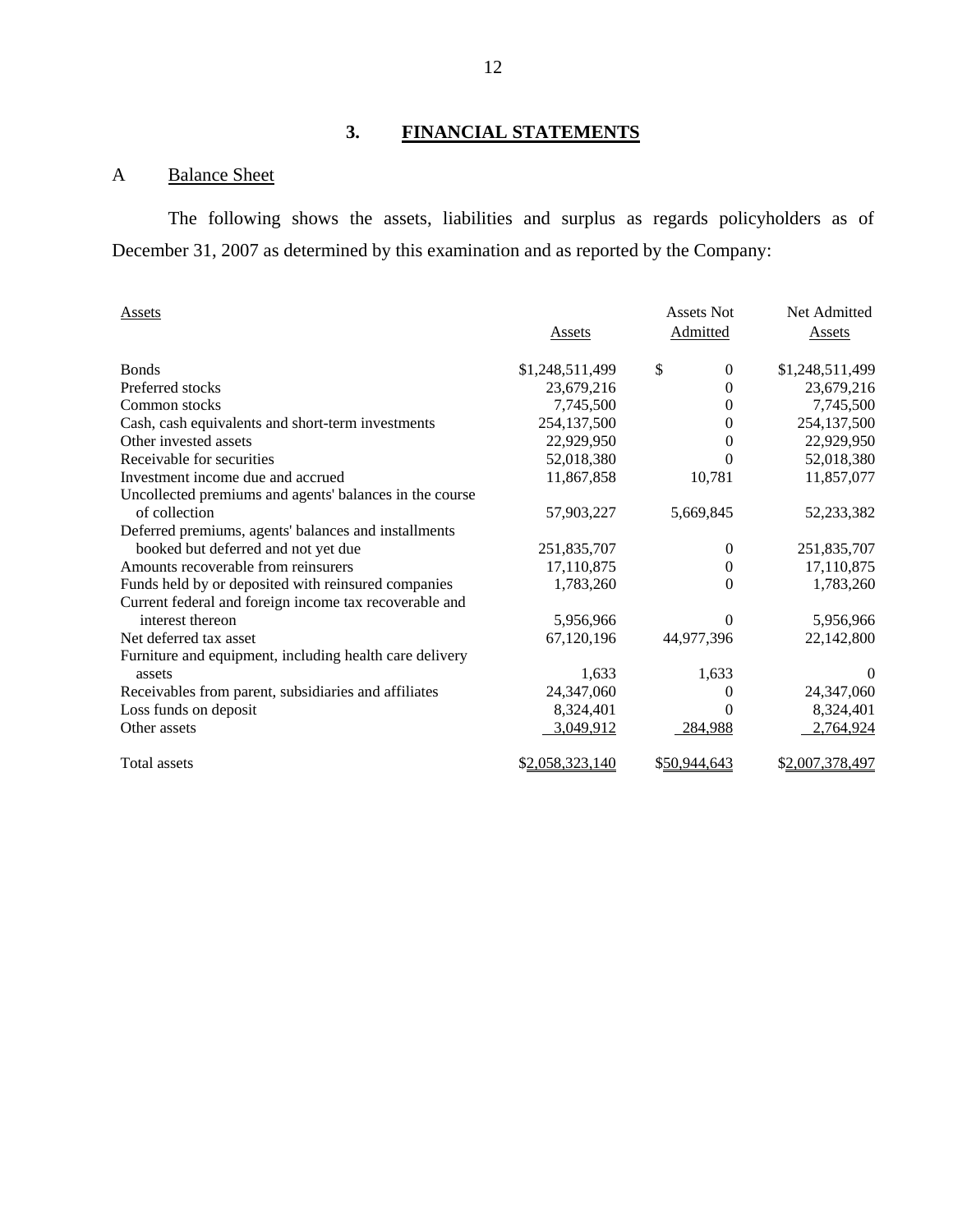#### Liabilities, surplus and other funds

| Losses and loss adjustment expenses                                   | \$811,757,347   |
|-----------------------------------------------------------------------|-----------------|
| Reinsurance payable on paid losses and loss adjustment expenses       | 29,636,682      |
| Commissions payable, contingent commissions and other similar charges | 2,182,669       |
| Other expenses (excluding taxes, licenses and fees)                   | 743,590         |
| Taxes, licenses and fees (excluding federal and foreign income taxes) | 5,166,005       |
| Unearned premiums                                                     | 218,092,056     |
| Ceded reinsurance premiums payable (net of ceding commissions)        | 210, 171, 761   |
| Amounts withheld or retained by company for account of others         | 1,711,039       |
| Remittances and items not allocated                                   | 4,793,847       |
| Provision for reinsurance                                             | 1,745,093       |
| Payable to parent, subsidiaries and affiliates                        | 10,780,274      |
| Liability for security loan collateral                                | 98,370,859      |
| Deferred ceding commission                                            | 2,343,263       |
| Other Liabilities                                                     | 2,764,924       |
| Total liabilities                                                     | \$1,400,259,409 |
| <b>Surplus and Other Funds</b>                                        |                 |
| Common capital stock                                                  | \$5,000,000     |
| Gross paid in and contributed surplus                                 | 550,349,476     |
| Unassigned funds (surplus)                                            | 51,769,613      |
| Surplus as regards policyholders                                      | 607,119,089     |
| Total liabilities, surplus and other funds                            | \$2,007,378,498 |

NOTE: The Internal Revenue Service has not yet begun to audit tax returns covering tax years 2002 through 2007. The examiner is unaware of any potential exposure of the Company to any tax assessment and no liability has been established herein relative to such contingency.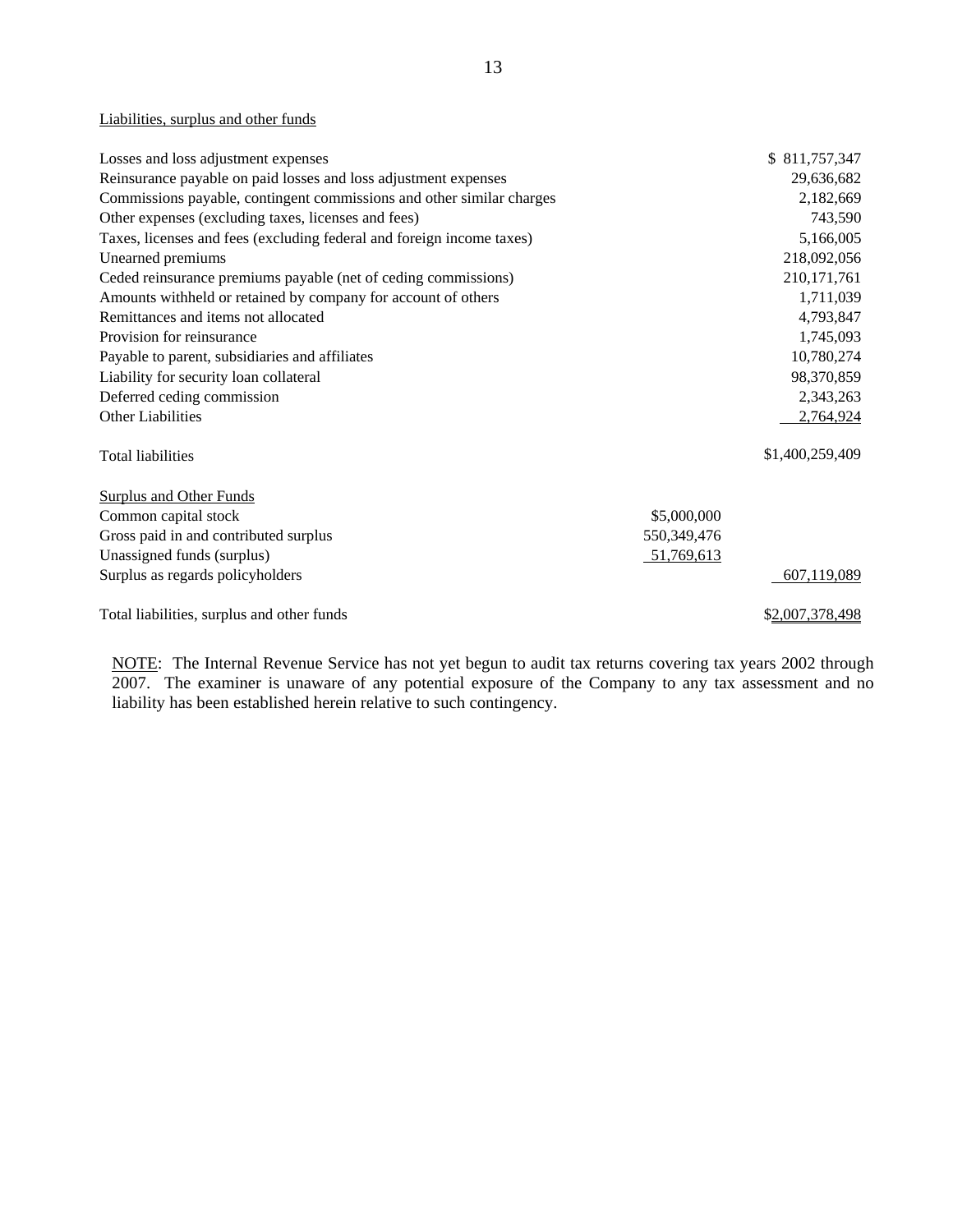B. Underwriting and Investment Exhibit

Surplus as regards policyholders increased \$413,850,744 during the six-year examination period January 1, 2002 through December 31, 2007, detailed as follows:

| <b>Underwriting Income</b>                                                                                  |                                             |                     |
|-------------------------------------------------------------------------------------------------------------|---------------------------------------------|---------------------|
| Premiums earned                                                                                             |                                             | \$1,393,178,128     |
| Deductions:<br>Losses incurred<br>Loss adjustment expenses incurred<br>Other underwriting expenses incurred | \$889,666,034<br>140,046,024<br>405,282,799 |                     |
| Total underwriting deductions                                                                               |                                             | \$1,434,994,857     |
| Net underwriting gain or (loss)                                                                             |                                             | \$(41,816,729)      |
| <b>Investment Income</b><br>Net investment income earned                                                    | \$177,517,065                               |                     |
| Net realized capital gain<br>Net investment gain or (loss)                                                  | 46,403,495                                  | 223,920,560         |
| Net income before dividends to policyholders and before federal<br>and foreign income taxes                 |                                             | 182, 103, 831<br>\$ |
| Federal and foreign income taxes incurred                                                                   |                                             | 110,502,821         |
| Net income                                                                                                  |                                             | \$<br>71,601,010    |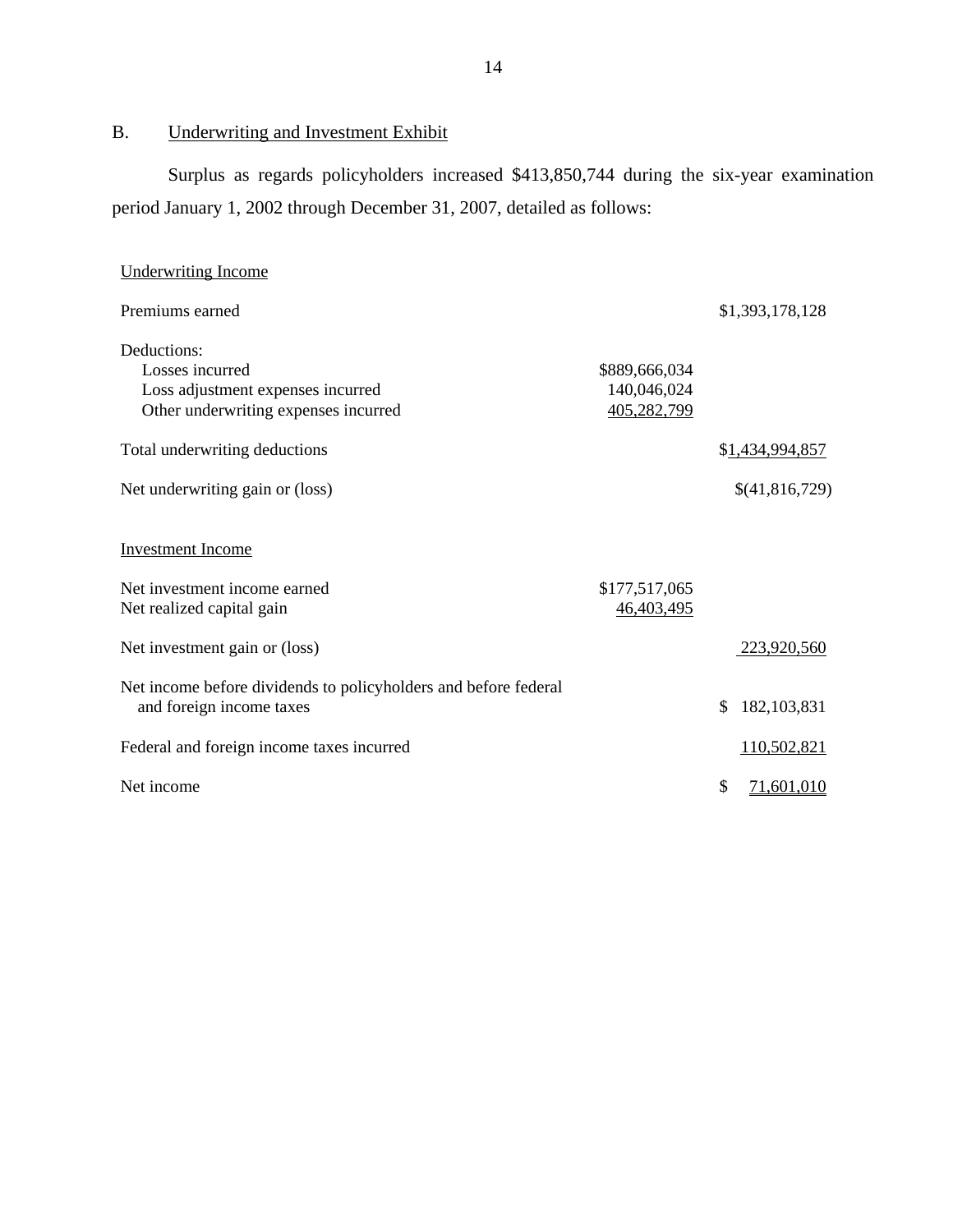C. Capital and Surplus Accounts

| Surplus as regards policyholders per report on |  |
|------------------------------------------------|--|
| examination as of December 31, 2001            |  |

|                                                | Gains in      | Losses in     |               |
|------------------------------------------------|---------------|---------------|---------------|
|                                                | Surplus       | Surplus       |               |
| Net income                                     | \$71,601,010  |               |               |
| Net unrealized capital gains or (losses)       |               | \$53,389,265  |               |
| Change in net deferred income tax              | 65,238,189    |               |               |
| Change in non-admitted assets                  |               | 50,944,643    |               |
| Change in provision for reinsurance            |               | 1,745,093     |               |
| Surplus adjustments paid in                    | 544,462,871   |               |               |
| Dividends to stockholders                      | $\theta$      | 161,372,325   |               |
| Total gains and losses                         | \$681,302,070 | \$267,451,326 |               |
| Net increase (decrease) in surplus             |               |               | 413,850,744   |
| Surplus as regards policyholders per report on |               |               |               |
| examination as of December 31, 2007            |               |               | \$607,119,089 |

#### **4. LOSSES AND LOSS ADJUSTMENT EXPENSES**

The examination liability for the captioned item of \$811,757,347 is the same as reported by the Company as of December 31, 2007. The examination analysis was conducted in accordance with generally accepted actuarial principles and practices and was based on statistical information contained in the Companies internal records and in its filed annual statements.

#### **5. MARKET CONDUCT ACTIVITIES**

In the course of this examination, a review was made of the manner in which the Company conducts its business and fulfills its contractual obligations to policyholders and claimants. The review was general in nature and is not to be construed to encompass the more precise scope of a market conduct investigation, which is the responsibility of the Market Conduct Unit of the Property Bureau of this Department.

The general review was directed at practices of the Company in the regarding "Treatment of Policyholders" which consisted of a review of the Company's compliant handling practices and claim payment practices. During the course of the review, no problem areas were encountered.

\$193, 268, 345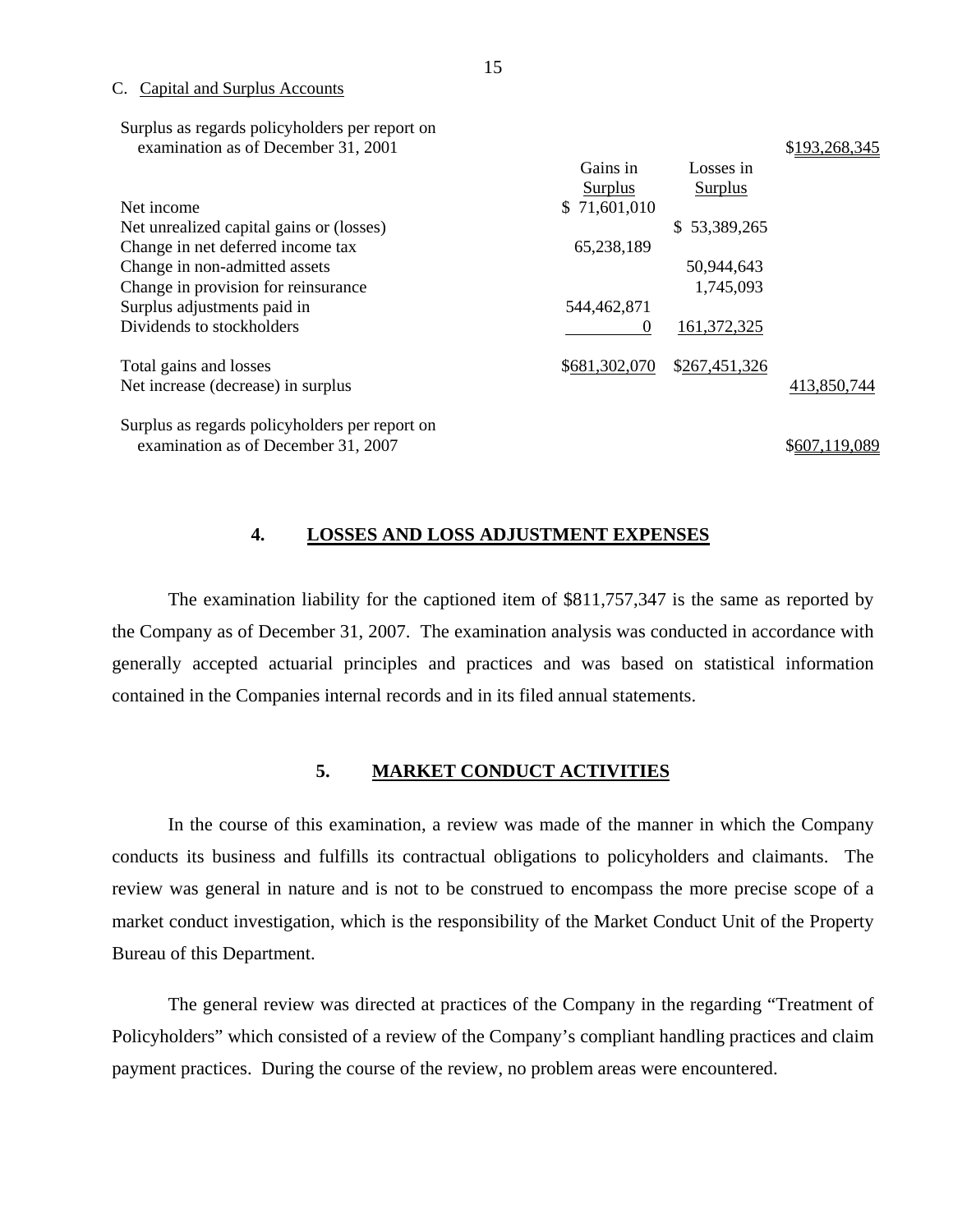# **6. SUMMARY OF COMMENTS AND RECOMMENDATIONS**

#### ITEM

#### PAGE NO.

#### A. Accounts and Records

It is recommended that the Company file the form required pursuant to Part 33.3(b) of Department Regulation 120 regarding its appointment of Sullivan and Strauss as an MGA. 7

16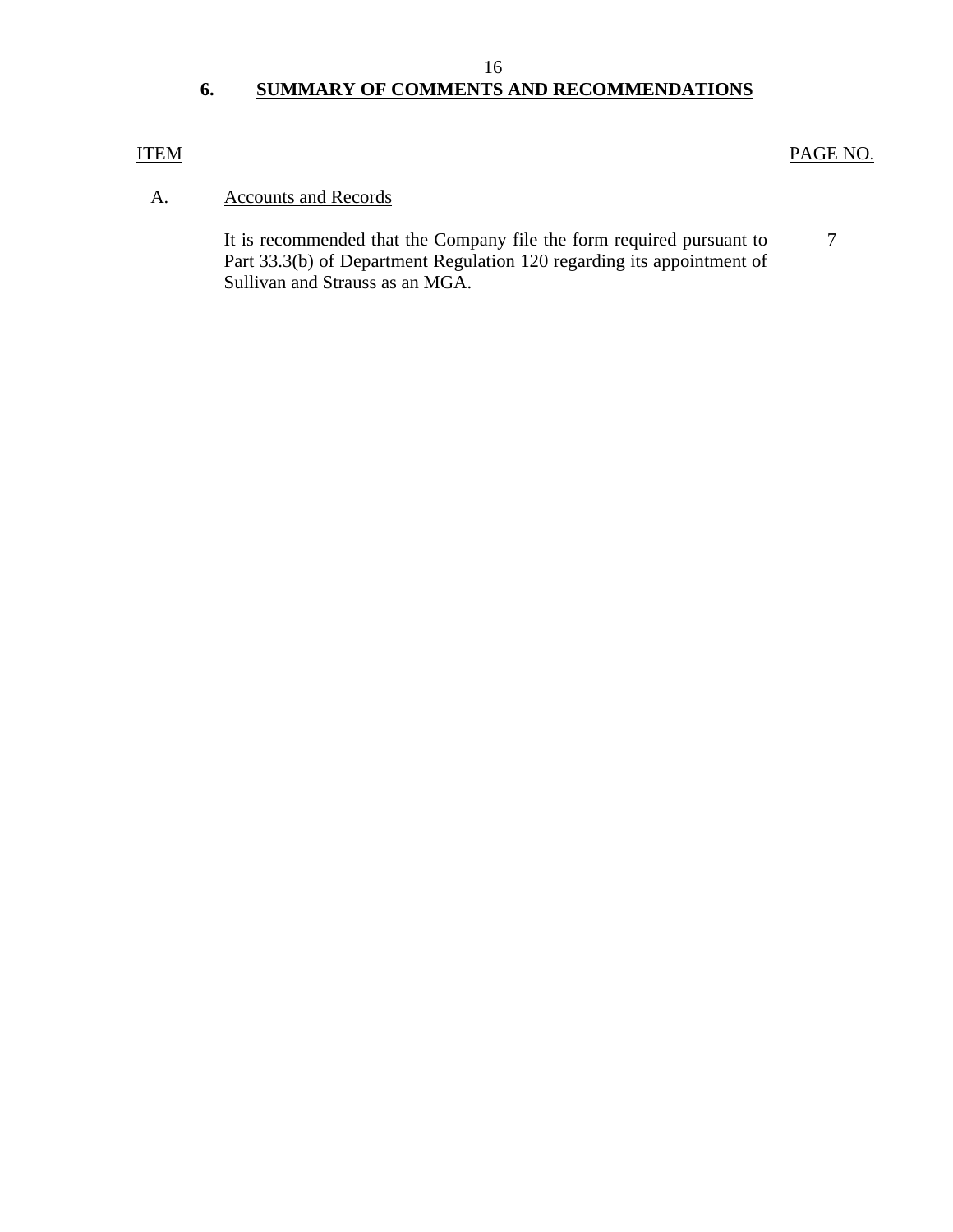Respectfully submitted,

 $\sqrt{s}$ /s/

 Adebola Awofeso Senior Insurance Examiner

#### STATE OF NEW YORK )  $)$ SS:  $\overline{)}$ COUNTY OF NEW YORK )

ADEBOLA AWOFESO, being duly sworn, deposes and says that the foregoing report, subscribed by him, is true to the best of his knowledge and belief.

 $\sqrt{s}$ /s/ Adebola Awofeso

Subscribed and sworn to before me

this  $\qquad \qquad \text{day of} \qquad \qquad 2008.$